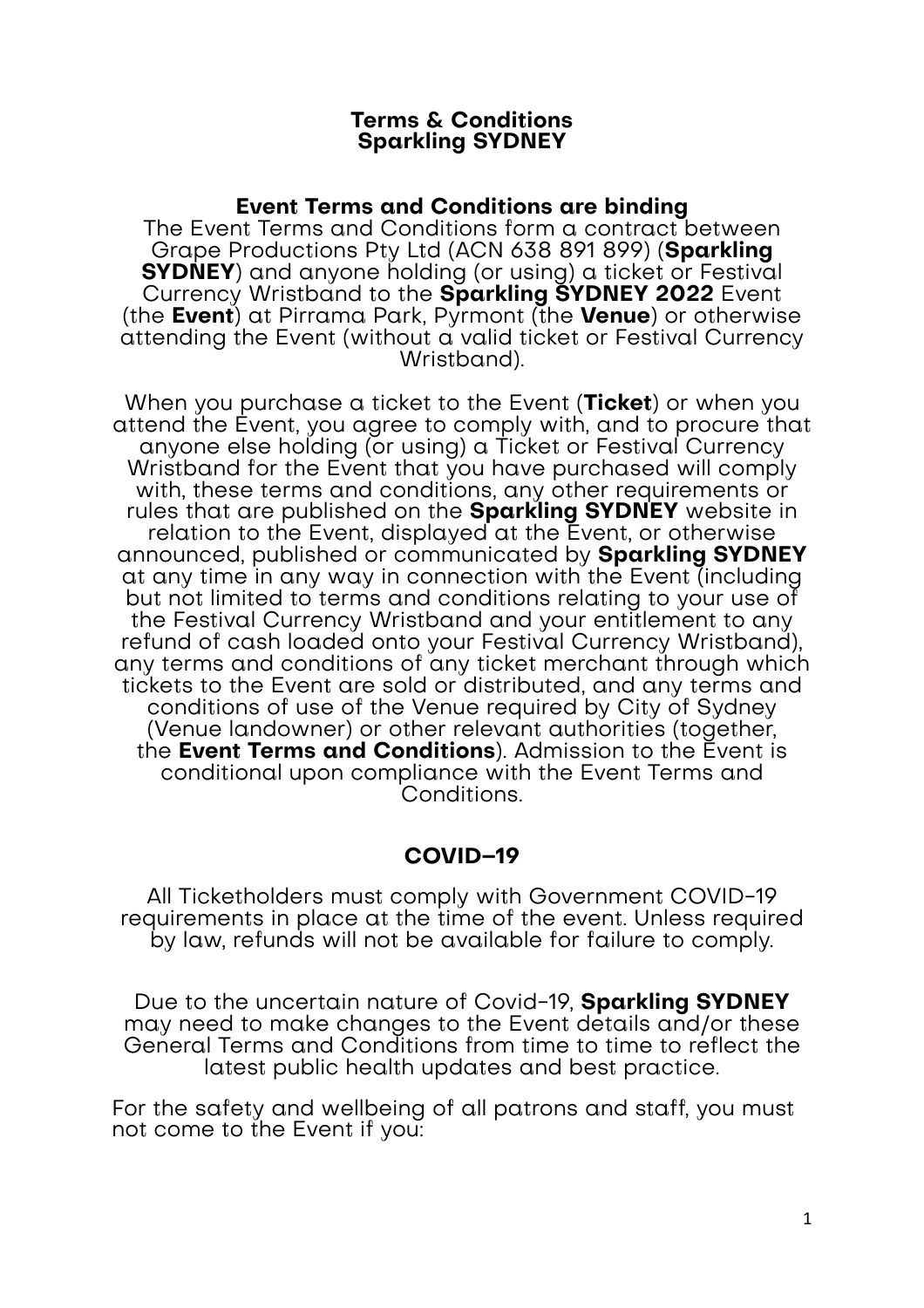- feel unwell or if you are displaying any of the Covid-19 [symptoms as identified by NSW Health f](https://www.nsw.gov.au/covid-19/symptoms-and-testing)rom time to time (such as fever, cough, sore/scratchy throat, shortness of breath, loss of smell or loss of taste);
- you are Covid-19 positive;
- are required to self-isolate or quarantine as required by the current NSW Public Health Order;
- have been in contact with a confirmed case of Covid-19 and you are required to self-isolate according to the current NSW Public Health Order:
- have returned from overseas or have visited a "positive" Covid-19 case location" as outlined by NSW Government and you are required to self-isolate according to the current NSW Public Health Order;

# **Entry and Attendance**

You must check-in to the event using the Service NSW Covid-19 Check-in App.

Whilst attending **Sparkling SYDNEY** you must:

- at all times adhere to the COVID-Safe Plan applicable to the respective Event;
- practise physical distancing at all times and follow the directions given by the **Sparkling SYDNEY** Event Personnel as well as signage and markings;
- follow NSW Health etiquette for coughs and sneezes use a tissue or your elbow, dispose of tissues promptly and hygienically, and practise safe hand hygiene.

You must possess a valid Ticket and present that Ticket at the Venue's access point for scanning to access the Venue. Upon scanning of your Ticket, you have the option to purchase our digital currency and upon request will receive a **Festival Currency Wristband** (fees apply).

While at the Venue, you must comply with all reasonable directions given by **Sparkling SYDNEY** Event personnel, its subcontractors and others involved in organising and conducting the Event, including security staff, hospitality and bar and wait staff, traffic management and local government, NSW Health, Police, fire or ambulance personnel and other emergency services operators.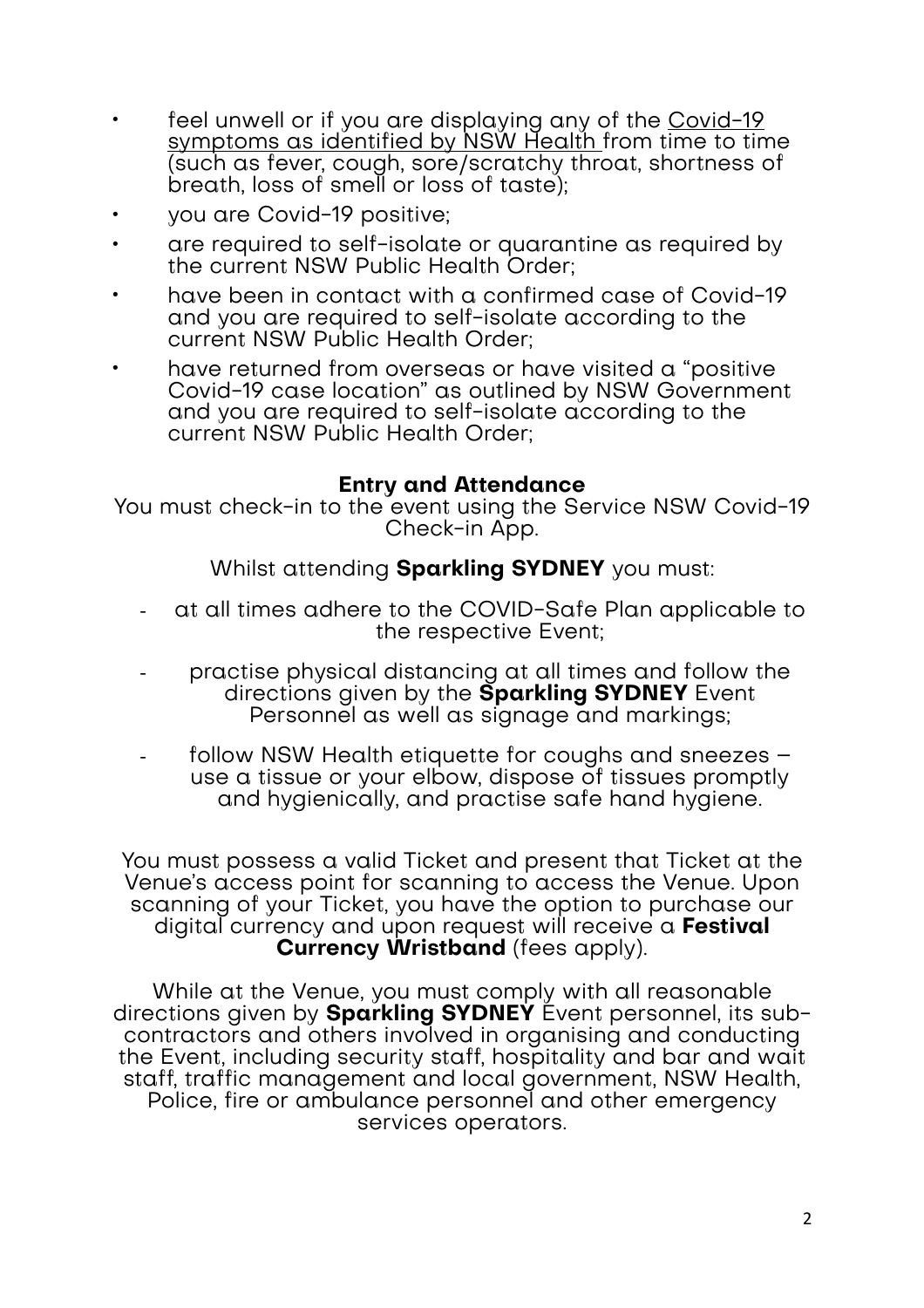You can only access the Venue if you are 18 years of age or more, and you must provide to Event Personnel identification when requested. Whether Event Personnel accept your proof of identification as valid proof of your age, is entirely in their discretion.

Event Personnel can refuse entry to, or evict any person from, the Venue if, in their discretion, you are in breach of the Event Terms and Conditions or are otherwise unqualified for entry to the Event or to continue attending the Event. Without limitation, unaccepted identification, anti-social behaviour, inebriation, drug use, disorderly or abusive behaviour, and safety or regulatory concerns, are all reasons for which you can be evicted or not allowed entry into from the Event.

At the Venue you must wear a Festival Currency Wristband on your wrist at all times. Lost, damaged, stolen or destroyed wristbands will not be replaced, except in the absolute discretion of and under any conditions imposed by **Sparkling SYDNEY**. If you remove, tamper with or deface your wristband, it can be regarded as invalid and will not be replaced. It may be possible to buy a new Festival Currency Wristband at the Venue, but that facility is not guaranteed.

You may be subjected to a search request by Event Personnel, with which you must comply. If you don't comply, you can be evicted from or denied entry to the Event.

For public safety and other reasons, there is a range of items that you are prohibited from bringing to the Event. If you bring a prohibited item to the Event, you may be evicted, and the item may be confiscated. If your item is confiscated, it may be cloaked and may be collected by you at the end of the Event.

**Prohibited** items, include but are not limited to: Alcohol and non-alcoholic drinks, including water bottles

Drugs and illicit substances

No Glass

Chairs, tables, umbrellas, shelters

Weapons

Fireworks, flares, laser lights or similar

Drones, segways and hover boards

Outdoor games, sporting or other equipment may be restricted at our discretion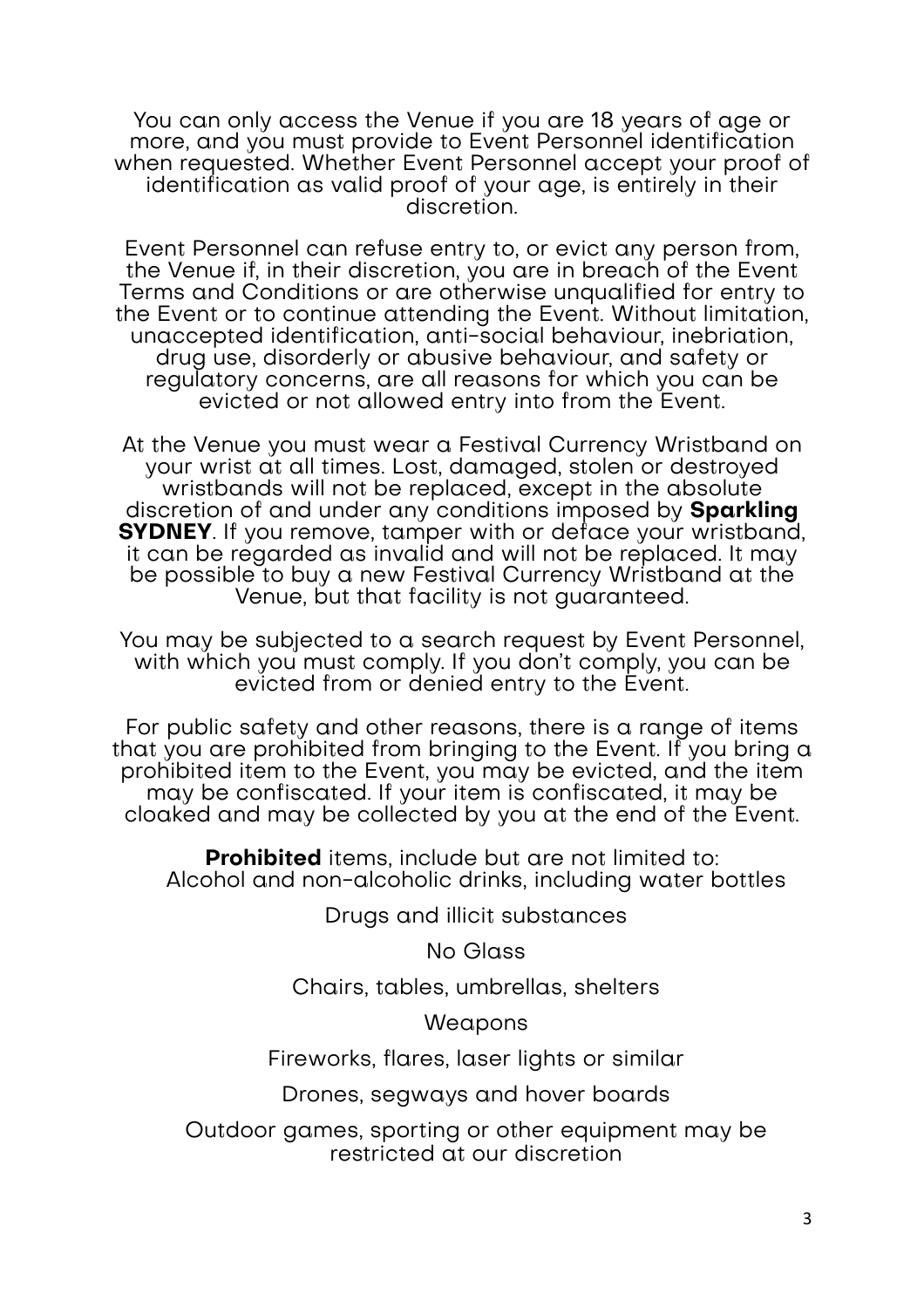Professional recording devices

any other item the **Sparkling SYDNEY** believes (at its discretion) could cause harm or public nuisance.

There will be a security check upon entrance and prohibited items will be confiscated. **Sparkling SYDNEY** does not take any responsibility for confiscated items.

### **Photography**

Professional cameras or recording devices, including singlelens reflex (SLR) cameras and digital single-lens reflex (DLSR) cameras, and any other device that Event Personnel in their discretion deem a professional camera are only permitted at the Event with written permission from **Sparkling SYDNEY.** You must present a copy of this written permission from **Sparkling SYDNEY** upon request by Event Personnel. Personal cameras are permitted at the Event, provided that any photographs, audio and audio-visual recordings taken on such devices are used for private and personal use only, and are not made available for sale, nor made available to or transmitted to the public.

## **Patron Recording & Photography**

By attending the Venue, you consent to Event Personnel making audio, audio-visual and photographic recordings of you at the Event, in their absolute discretion. You assign to **Sparkling SYDNEY** all right, title and interest you may have in any such recording made by Event Personnel. Event Personnel can use that material as **Sparkling SYDNEY** sees fit, including for promotional purposes associated with **Sparkling SYDNEY** and other affiliated events and its sponsors' activities, including advertising, marketing and promotions. You will have no entitlement to compensation or any other claim in relation to such use, and you consent to the re-contextualisation or other use of such material in such a way as **Sparkling SYDNEY** or its licensees see fit, throughout the world.

#### **Medical**

**Sparkling SYDNEY** will make available some third-party medical services at the Event. If Event Personnel arrange medical treatment or emergency evacuation at the Event (in their absolute discretion) for you which incur additional costs, such services will be at your sole expense.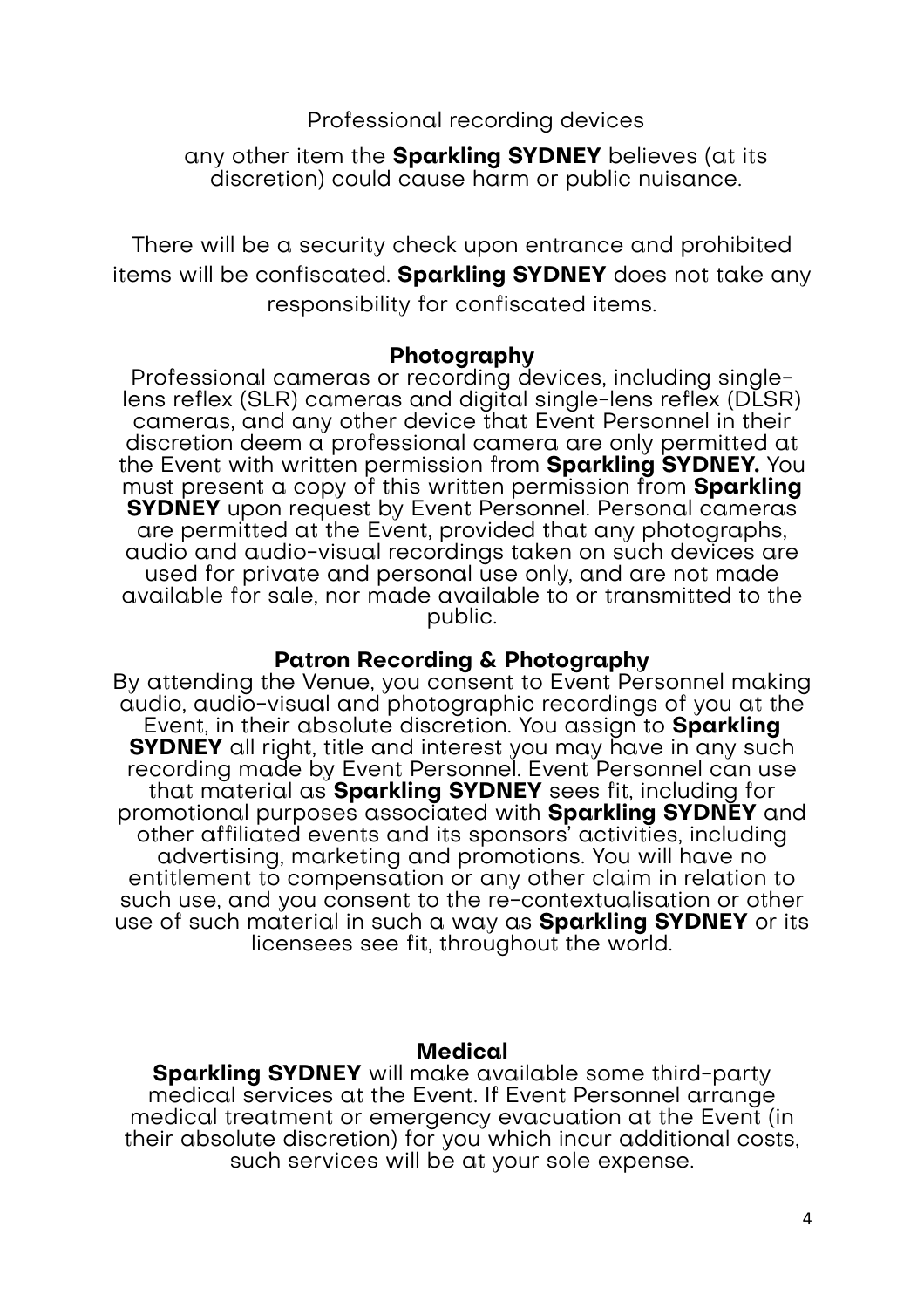You enter the Event entirely at your own risk and you are responsible for the safety and security of all your belongings carried into the Venue. You release **Sparkling SYDNEY** from any responsibility for any loss, damage or theft of, or to, your possessions or property at the Venue.

## **Cancellation and Refunds of Tickets**

**Sparkling SYDNEY** can, in its discretion and without notice to you, determine the nature and variety of stalls, exhibitors, entertainment, amenities, and other features of the Event, and vary the date, access, exit times and any other aspect of the Event.

Except to the extent required by law, or to comply with the Ticketing Code of Practice published by Live Performance Australia (the **TCP**), **Sparkling SYDNEY** will not refund any Ticket, whether or not there has been a variation to the Event, or you are evicted from or refused entry to the Event in accordance with the Event Terms and Conditions.

If the Event is cancelled for any other reason, refunds of the ticket price, **may** be processed, other than as required by law or the **TCP**, at **Sparkling SYDNEY's** absolute discretion.

This is an all-weather event. No refunds will be made if you choose not to attend due to inclement weather.

#### **Cancellation or Postponement**

We reserve the right to cancel or postpone the Event for any reason.

In the event of a cancellation or postponement due to Government order or for public safety, **Sparkling SYDNEY** reserves the right to reschedule the Event and offer a ticket transfer to the next event (currently Saturday 26 November 2022).

**Sparkling SYDNEY** will provide a new date, if we have to postpone due to COVID-19, and all tickets will remain valid and transferred to the new date (currently Saturday 26 November 2022). If you cannot attend the new date, you will receive a refund of the ticket price.

In the event of a reschedule, ticket holders will be contacted directly via email by **MOSHTIX** and presented with options to receive an exchange to the rescheduled event, or to request a refund. You will have 28 days to respond.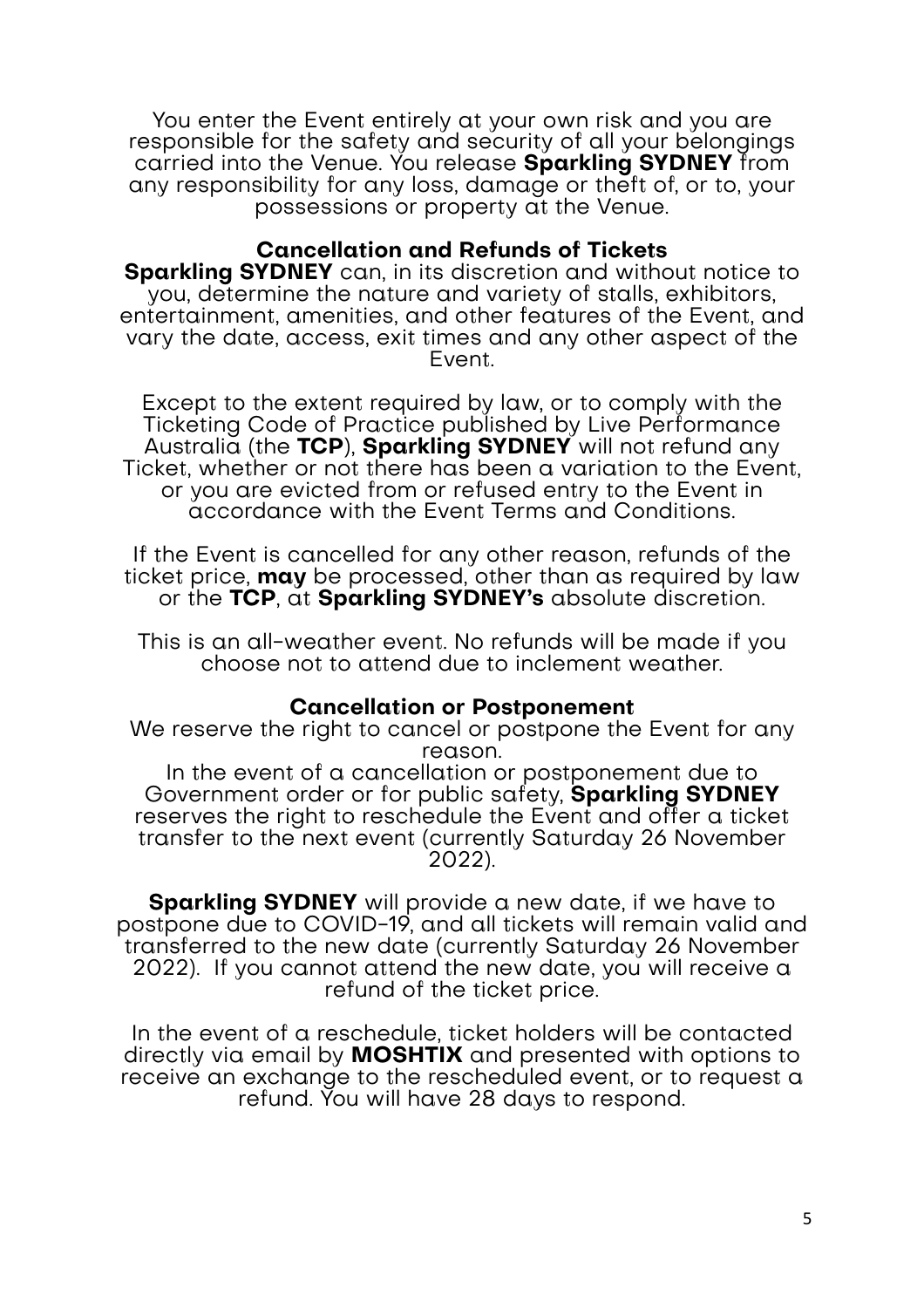Failure to notify us of your selection within 28 days of the email being sent by MOSHTIX we will infer that you select to have your tickets exchanged to the rescheduled event.

As the ticket purchaser you are responsible for communicating information to the other members of your group.

## **COVID-19**

Under the LPA Code of Practice, **Sparkling SYDNEY** is not required to offer a refund, exchange, or credit if: o A ticket holder is well and does not wish to attend an Event due to fears of exposure to Coronavirus (COVID-19); or o A ticket holder is unwell and does not attend an Event (other than due to Coronavirus (COVID-19) illness or symptoms which can be proven by display of a positive or negative COVID-19 test result); or

o A ticket holder is from a group at a higher risk of Coronavirus (COVID-19); or

o A ticket holder is denied entry into the Event for reasons which were disclosed to the ticket holder in the ticket terms and conditions at the time of sale. For example, these reasons may include (but not be limited to) non-compliance with mandatory mask wearing or unwillingness to provide personal contact information when requested; or

o The ticket holder attends the performance and subsequently leaves part way through due to feeling unwell.

If your reason for not attending the Event is due to COVID-19 illness or symptoms and/or in the event of a mandated requirement to self-isolate and/or mandated border closures and can be supported with the evidence of COVID-19 positive or negative test result and/or sufficient evidence proving your inability to travel due to Government order at the time of the event, your ticket will be transferred to the next scheduled **Sparkling SYDNEY** event date (currently Saturday 26th November 2022). Refunds will be at the discretion of **Sparkling SYDNEY** based upon by laws and/or the **TCP.**

The Event Organiser may reserve the right to refuse remedy if: 1. There is no current Government order restricting entry into NSW and/or without having to mandatory quarantine, at the time of the event.

2. It cannot be proven by Government order that you were restricted to travel into NSW or at the time of the event. 3. Requests are not made within 14 days from the date displayed on your entry ticket.

This is an all-weather event. No refunds will be made if you choose not to attend due to inclement weather - If the event is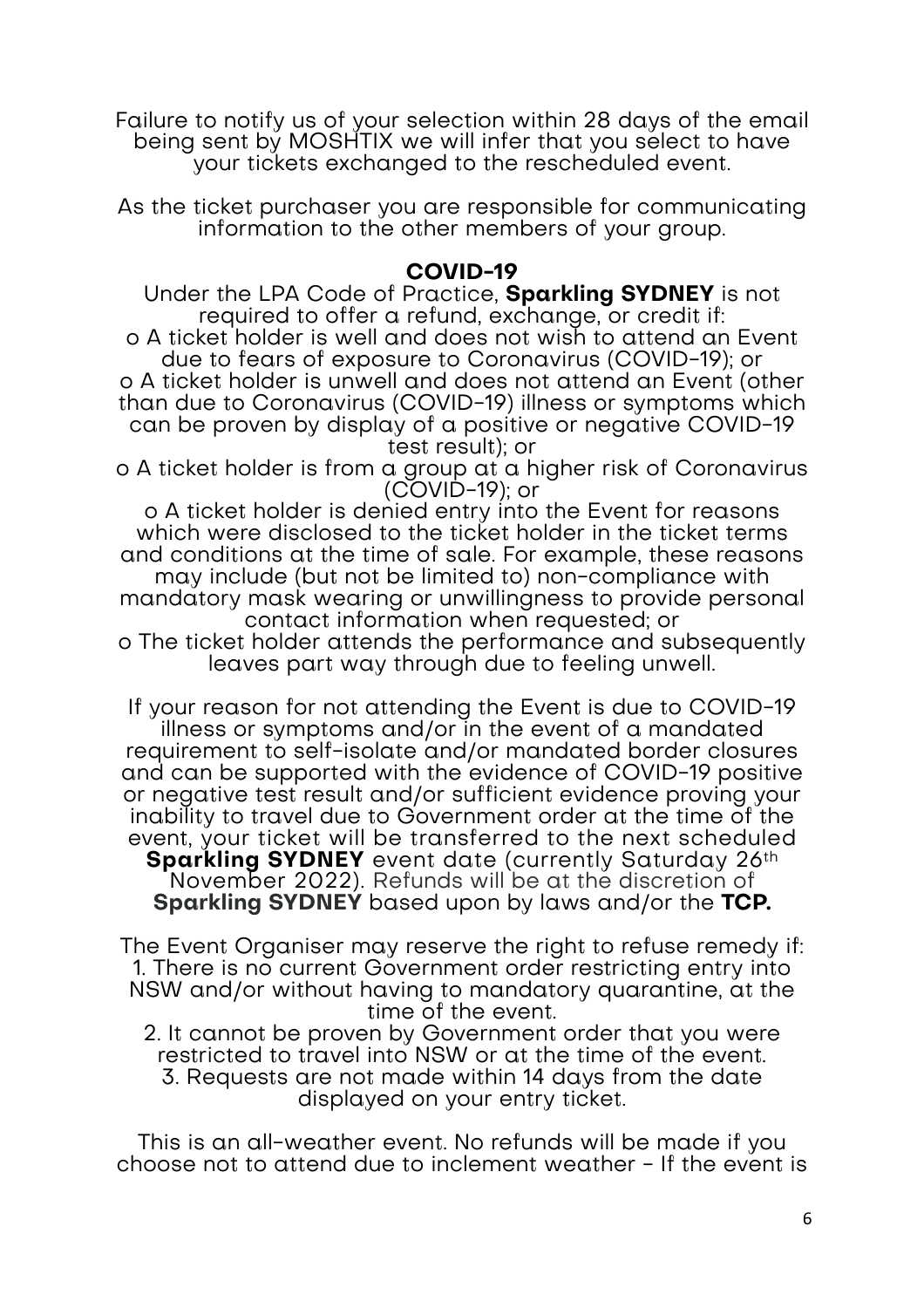unable to proceed on the advertised date or location by Government order or in the interests of public safety, **Sparkling SYDNEY** reserves the right to reschedule the event, and offer a credit or exchange to the rescheduled date rather than a refund.

We reserve the right to charge a fee for the replacement of lost, destroyed or stolen tickets.

Please treat your ticket as you would money or other valuables. You will be issued a wristband in exchange for your valid ticket at the gate. There will be no refund on any unused portion of tickets if you or your invitees are asked or forced to leave or if you decide not to attend any part of the Event. If you have Print at Home E-Ticket(s) you will be able to update the name on your Print at Home E-Ticket(s) there may be a charge for this. Please visit **www.moshtix.com.au** to do this.

#### **Release and Indemnity**

To the full extent permitted by law, you waive all legal rights of action against and fully release **Sparkling SYDNEY** Event Personnel; the owners, lessees and controllers of the Venue; and the respective members, directors, officers, employees, volunteers, contractors or agents of the aforementioned (**Released Parties**) from any liability for any loss, damage, personal injury, death, economic loss or consequential loss suffered or incurred however arising out of or in connection with (whether directly or indirectly) the Event, your attendance at or participation in the Event, including, but not limited to, liability for any negligent or tortious act or omission of the Released Parties, under any laws or regulations or for a breach of the Event Terms and Conditions.

You indemnify the Released Parties against any loss or damage any of them may suffer as a result of your wilful, negligent or reckless acts or omissions at the Event or as a result of your breach of the Event Terms and Conditions.

To the extent permitted by law (including the Australian Consumer Law), the Released Parties will not be liable or responsible for any loss, damage, injury, delays, additional expenses or inconvenience suffered or incurred by you or any person in or entering or exiting the Venue, participating in the Event or otherwise in connection with the Event whether caused by the negligence of any of the Released Parties and whether arising in tort, contract, bailment or otherwise. Where liability cannot be excluded or modified by law, including pursuant to the Australian Consumer Law, the liability of the Released Parties is limited to the minimum permitted by law.